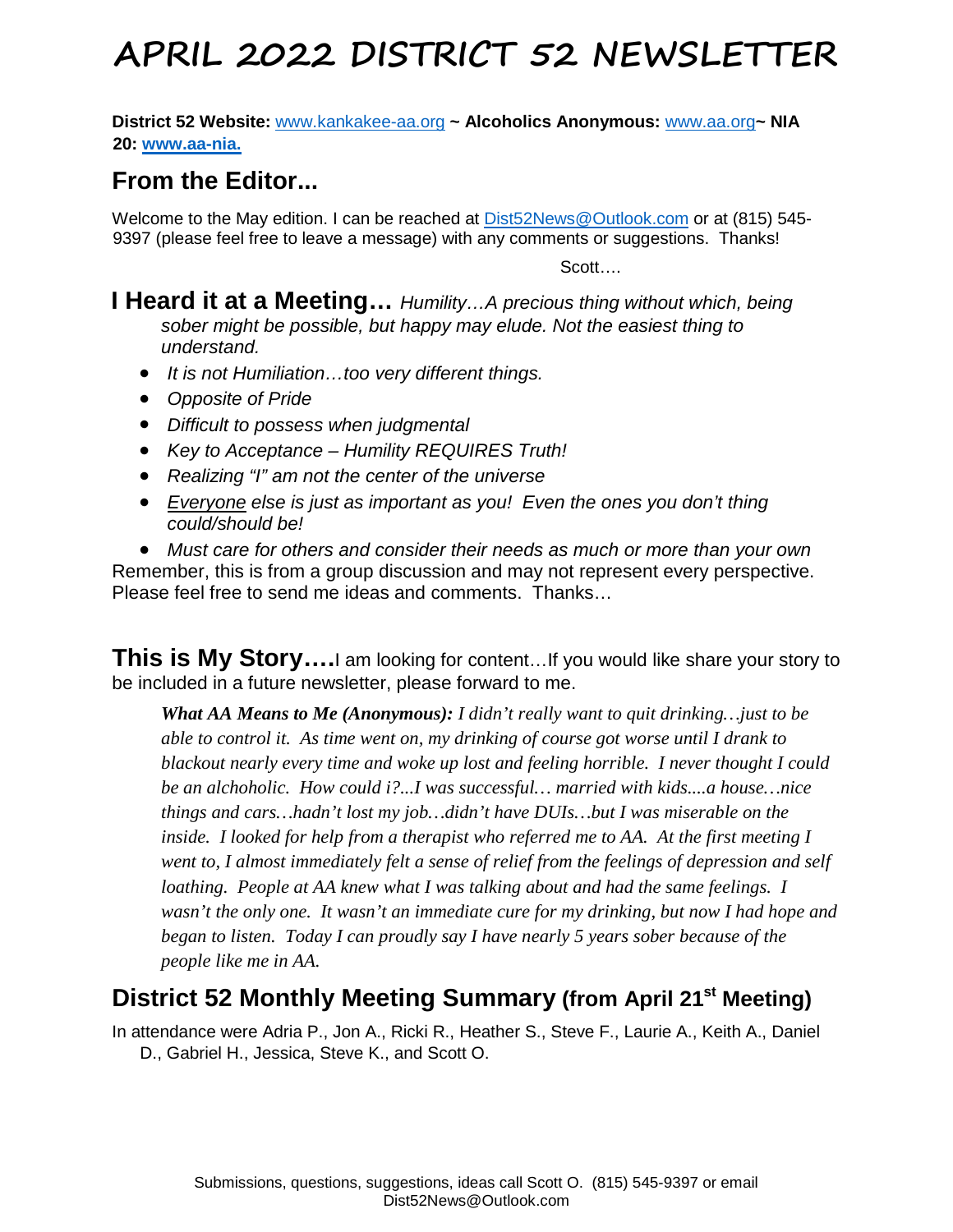The meeting started with a quiet time followed by the Serenity Prayer. Adria recited the Traditions.

The minutes were reviewed and unanimously accepted

The treasurer's report was reviewed and unanimously accepted. There was \$36 in contributions. There was \$66.49 in expenses. The district balance less the prudent reserve is \$2458.05

#### Group reports

911 – Steve K. – 10-20 people. The meeting is going well

Saturday night Open – Daniel D. – 20+ people attending the meeting. Everything is good

Women's meeting – Jessica – 20 people at the last meeting. There is a question as to whether or not they are going to have the women's dinner.

S.O.S. – Ricki R. – Ivan will be taking over for Terry. 10-20 people attending. The meeting is going well

Saturday morning open – Keith A. – 30 people attending. Doing well

BLT – Steve F. – 8-10 people showing up for the 8pm. More sobriety is needed in that meeting.

Primary Purpose – Gabriel H. – Need speakers.

Sunday New Hope – Gabriel H. – It is returning to pre-pandemic levels of attendance.

#### Committee reports

Accessibilities – open

- Answering service Cory was not in attendance and has missed the last two meetings. If he misses next month he will be removed from the position
- Corrections Laurie A. The administration at the jail had a meeting on the 15<sup>th</sup> to see if we could go back into the jail. Laurie has not heard what the results were of the meeting. The Area sent out a letter asking for pink can money. Laurie brought the books to the administration building. Questioned the treasurer's report on the pink can money. The year to date total is different from the monthly total. The books totaled \$202.50 and that has not been paid because no receipt has been submitted. Steve K. thinks there should be Spanish literature for the men. The Area has asked for money. The proposition of sending pink can funds to the Area was tabled until the discrepancy can be straightened out.
- Literature Ann was not in attendance but sent a report through Laurie. Manteno, Watseka, and Momence had Big Books. She wants to order 7 books. Kankakee, Bradley, Limestone and Clifton didn't have Big Books. It was a unanimous vote to let her buy the books.
- Newsletter Scott O. He is looking for personal stories. There will be no more game night. He will print more for distribution at the district meeting.
- PI/CPC Steve K. took a packet with the district schedules to 5 counselling offices. Next he is going to contact the High school counselors. Churches will be the next group after that. He hasn't ordered the kits. Classified ads are a little more that \$15-20. Those ads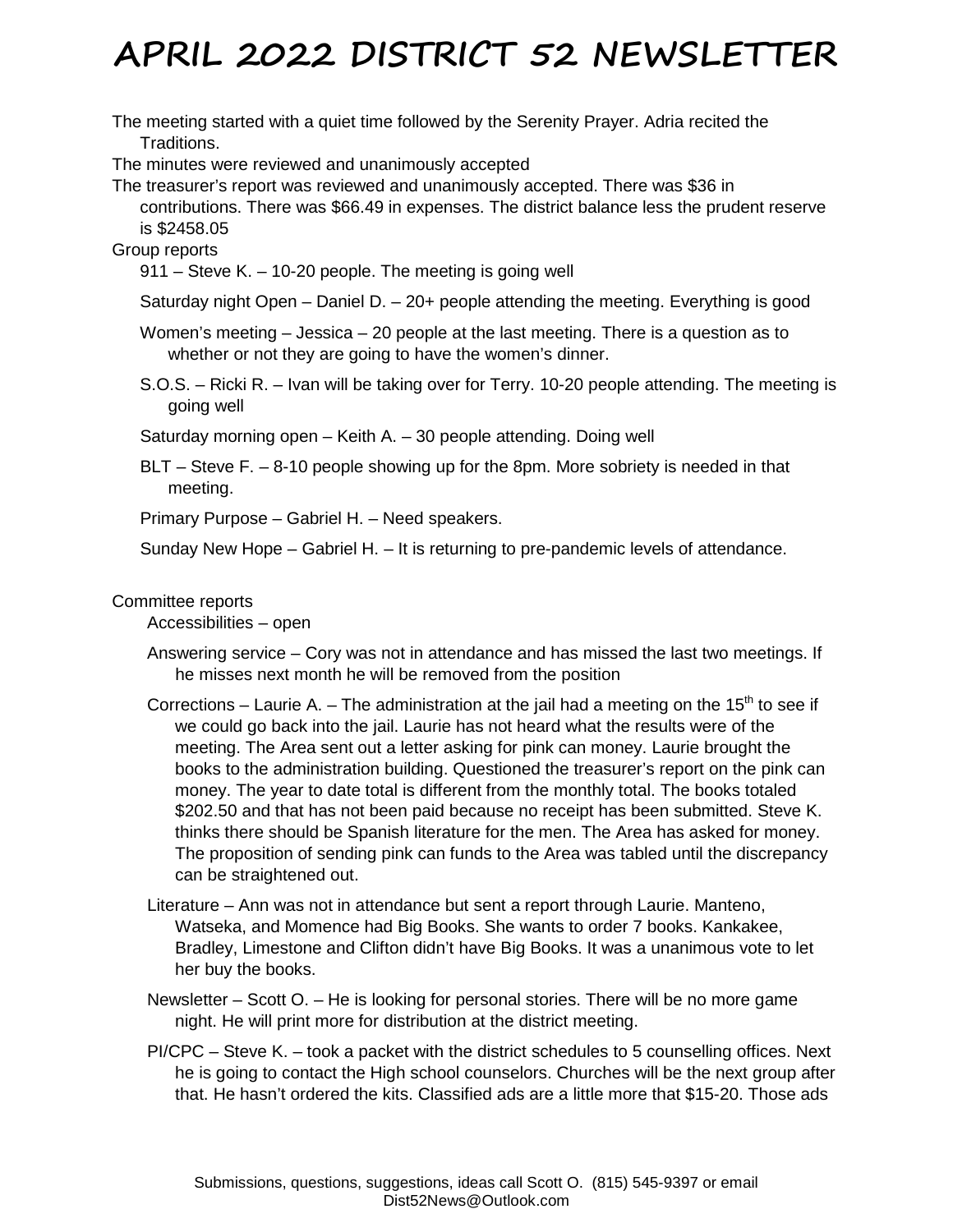should be run around the holidays. There was the question of what do we have at the courthouse?

- Treatment Adria P. Banyon has 2-4 people going. Need more people, especially women. Adria has not heard from any other treatment center. Steve C. runs the speaker program for Brandon House and they are now in person.
- Webmaster Gabriel H. the newsletter is on the website. Can put events on the district website. Gabriel asked what was going on with the outdoor meeting. Most of the time they are still meeting on Saturday and Sunday at 11am.
- Old Business There is an Assembly planning meeting at Life compass Church on April 30 at 2pm.

New Business – Jon got a message from the Manteno Veterans Home. They want to start having meetings there again. They did not say what day or time. Jon will follow up to find out the preference. Please put the word out.

The Grapevine committee is looking for help for the Illinois State conference. Knkypaa is hosting Big Book Bingo Saturday May 14. At the club at 9pm.

## **Announcements and Upcoming Events**

**Game Night 3rd Saturday of each month from 5 PM - 7 PM at the Alano Club**. Due to no attendance for several months, Game night will be cancelled until further notice.

**Founders Day Celebration:** Scheduled for June 10-12. This gathering in Akron, OH celebrates the Co-founding of AA in 1935. FoundersDay.org for more information.

**Catered Dinner and a Meeting!!!** Last Sunday of Every Month at 330 PM at the Alano Club 1245 E River St Kankakee! Next Dinner May 29<sup>th</sup>. This meeting is brought to you by The First *164 pages* and *12 & 12* Groups.

**Banyan Treatment Center –** Volunteers are needed to speak once or twice a month on Wednesday's at 6:30 PM. There continues to be a need for more women volunteers. 6 Months of sobriety is required to participate. Please contact Adria with any questions at (815) 401-3847

#### **New /Need Support Meetings:**

Fairbury - IL. Rt 24 west of town at Trinity Lutheran Church. Monday's @ 7:00 PM. Support is needed. Call (815) 573-2372 for more information.

Kankakee – Beckman Park Open Air Meeting is restarting. Every Saturday and Sunday at 11AM under the Open Air Pavilion. Questions, contact Steve K. at (815) 214-7063.

Ashkum Sunday 700 meeting at United Methodist Church is in jeopardy due to low attendance. Please support.

SOS (5:30 PM Tuesday) and 911 (11:00AM M W F) now at Our Saviour Lutheran Church in Bradley

Friday BLT Meeting at 8:00 needs sober support.